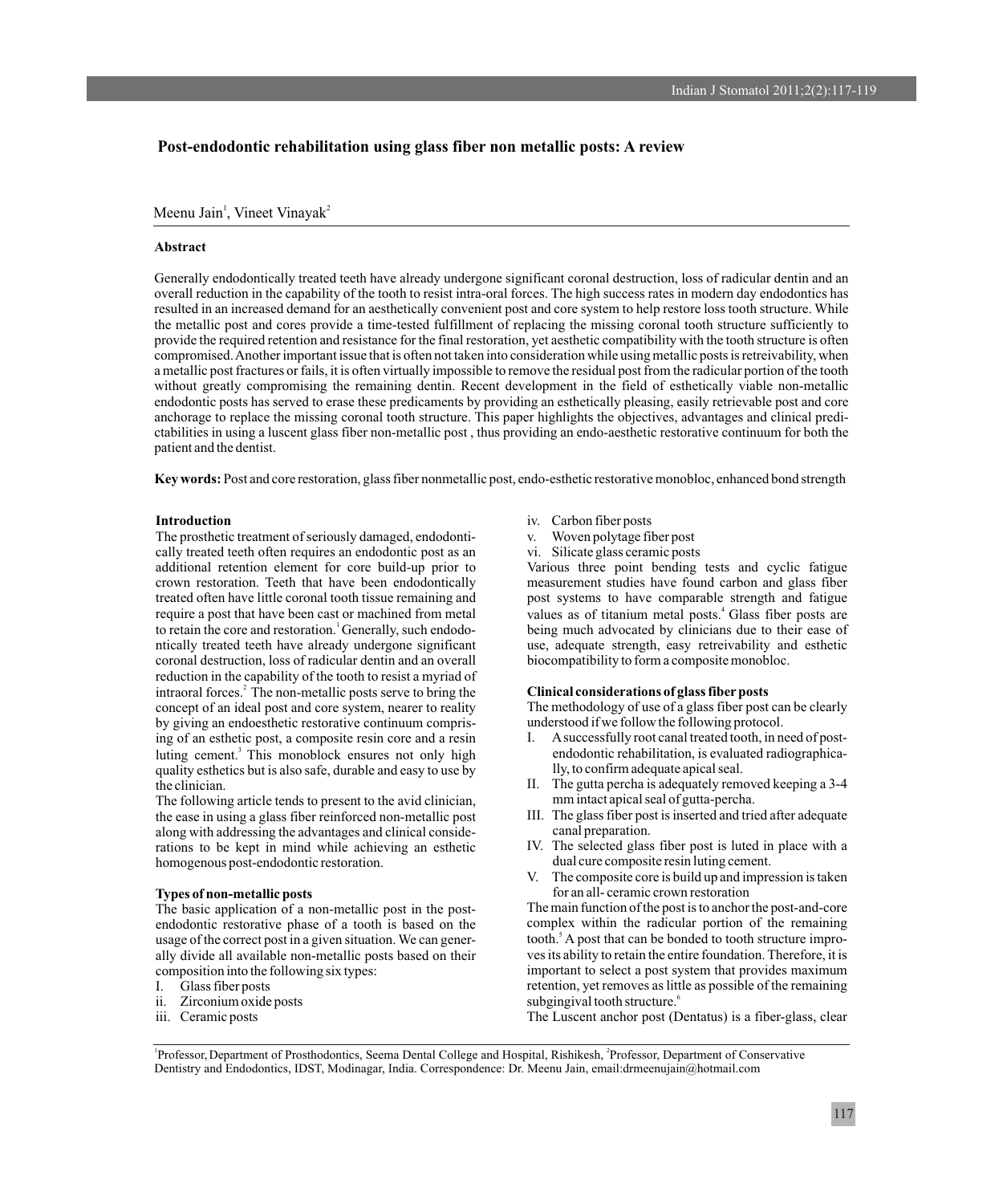tooth colors for esthetic post-and-core foundations. It is disruption of apical root canal seal. usually placed passively in prepared canals, it is available A lower fracture resistance was reported among roots of in three diameters and is size integrated with the light periodontally compromised teeth reconstructed with posts transmitting posts (Table 1). The composite core has excel- and core.<sup>11</sup> Naumann et al., concluded that the reduction of lent adaptation to the remaining tooth structure. The comp-<br>osite core forms strong bonds to remaining tooth struct-<br>tance of fiber posts restored teeth. Alveolar bone level is osite core forms strong bonds to remaining tooth struct-<br>ures, bondable posts, resin cements and ultimately, the considered a critical factor for stress concentration and final restoration, creating a monobloc.

Advantages offered by the non-metallic glass fiber post increase in dentinal stresses as the alveolar bone level was over the conventional metallic post include enhanced bond diminished.<sup>11</sup> The loss of alveolar support will lower the strength, formation of a cohesive and strong foundation level of the mechanical fulcrum, which in turn will jeopawith light or dual cure composite resin and easy retrieval rdize the fracture resistance of post restored teeth.<sup>12</sup> In order also. The concept of intraradicular rehabilitation that often to obtain adequate fracture resist also. The concept of intraradicular rehabilitation that often to obtain adequate fracture resistance, at least 1:1 crown to plays a key role in the final durability of the restored tooth root ratio should be ensured and th is achieved with non-metallic posts.<sup>7</sup>

favourable esthetics in anterior teeth when restored with all tooth fracture. Gegauff reported significantly lower failure ceramic crowns due to their light transmitting capacity in loads of teeth that had crown lengthening even with the addition to their modulus of elasticity values that are presence of a ferrule.<sup>12</sup> addition to their modulus of elasticity values that are similar to that of dentine and this can reduce the risk of similar to that of dentine and this can reduce the risk of One of the most important considerations in the use of non-<br>fractures and in turn can increase their survival compared metallic posts is retrieval. When a metal po

proper placement, position and length of post in dentin.<sup>10</sup> After placement of the post and before curing initiation, the fiber posts are retrievable easily.<sup>13</sup> The use of a Gatesexcess flashes of composite should be removed by micro- Glidden drill through the existing post can rapidly and brush to aid in better post placement. Curing of composite safely access the underlying guttapercha root canal filling. at minimum of 40 seconds is advocated, but this variable Post retrieval is thus rapid, routine and predictable.<br>
Post retrieval is thus rapid, routine and predictable.<br>
Occasionally, the post endodontic preparation of t manufacturer's instructions. Core build up, is accomplis-<br>hed in the same sitting. Shade matching should be accomp-<br>sive decay or aggressive instrumentation of the canal. In hed in the same sitting. Shade matching should be accomp-<br>lished keeping the variables of Hue, Chroma and Value in such cases, simply placing a post in the canal would leave a mind, so that the core composite material is of the same very thick layer of cement and also it may be difficult to

compulsory in the restoration of endodontically treated cement that is injected into the canal and after curing, teeth. The root length, shape, amount of tooth structure pushing the light transmitting post out by rotating and lost, periodontal status, periapical radiolucency and removing with a haemostat, leaving an ideally shaped and quality of endodontic treatment, all contribute to the sized post space that can be treated routinely by using a size<br>success or failure of the post endodontic restoration. The matched luscent anchor post. success or failure of the post endodontic restoration. Post placement should be as long as possible for stress Another important consideration in using non-metallic distribution and better retention along the dentin. posts is the use of non-adhesive cements for final luting.

resin post that is designed to refract and transmit natural Placement of long posts into short roots may result in the

considered a critical factor for stress concentration and tooth fracture. Finite element studies reported massive root ratio should be ensured and the post should extend is achieved with non-metallic posts.<sup>7</sup> beyond the level of alveolar bone . Surgical crown length-<br>An additional advantage of the non-metallic post is its ening can reduce the crown to root ratio and predispose ening can reduce the crown to root ratio and predispose

fractures and in turn can increase their survival compared metallic posts is retrieval. When a metal post fractures or to teeth restored with metallic posts.<sup>8,9</sup> or the originally impossible to remove the otherwise fails, it is virtually impossible to remove the Trial, before cementing a post in place, is a must, to see the residual post from the radicular structure of the tooth without greatly compromising the remaining dentin. Resin

Occasionally, the post endodontic preparation of the canal such cases, simply placing a post in the canal would leave a shade, as the all ceramic crown for an esthetic result. position the post in an ideal location. In such cases, nonmetallic post-systems like the Luminex light transmitting **Discussion**<br>**Preliminary** analysis of periapical radiographs is canal by inserting the post to desired length, using a resin canal by inserting the post to desired length, using a resin

posts is the use of non-adhesive cements for final luting.

| <b>Post</b>                     | <b>Manufacturer</b>       |
|---------------------------------|---------------------------|
| Luscent anchor post system      | Dentatus, U.S.A.          |
| Fiber kor post system           | Jeneric Pentron CT, U.S.A |
| Zirconium oxide ceramic post    | <b>Brasseler</b>          |
| (cerapost)                      | Savannah, U.S.A.          |
| Zirconium oxide all ceramic     | <b>Brasseler</b>          |
| Post(cosmo post)                | Savannah, U.S.A.          |
| Silicate to glass ceramic fiber | Glasspan, Eyton           |
| post                            | U.S.A.                    |

**Table 1: Types of metal free posts**